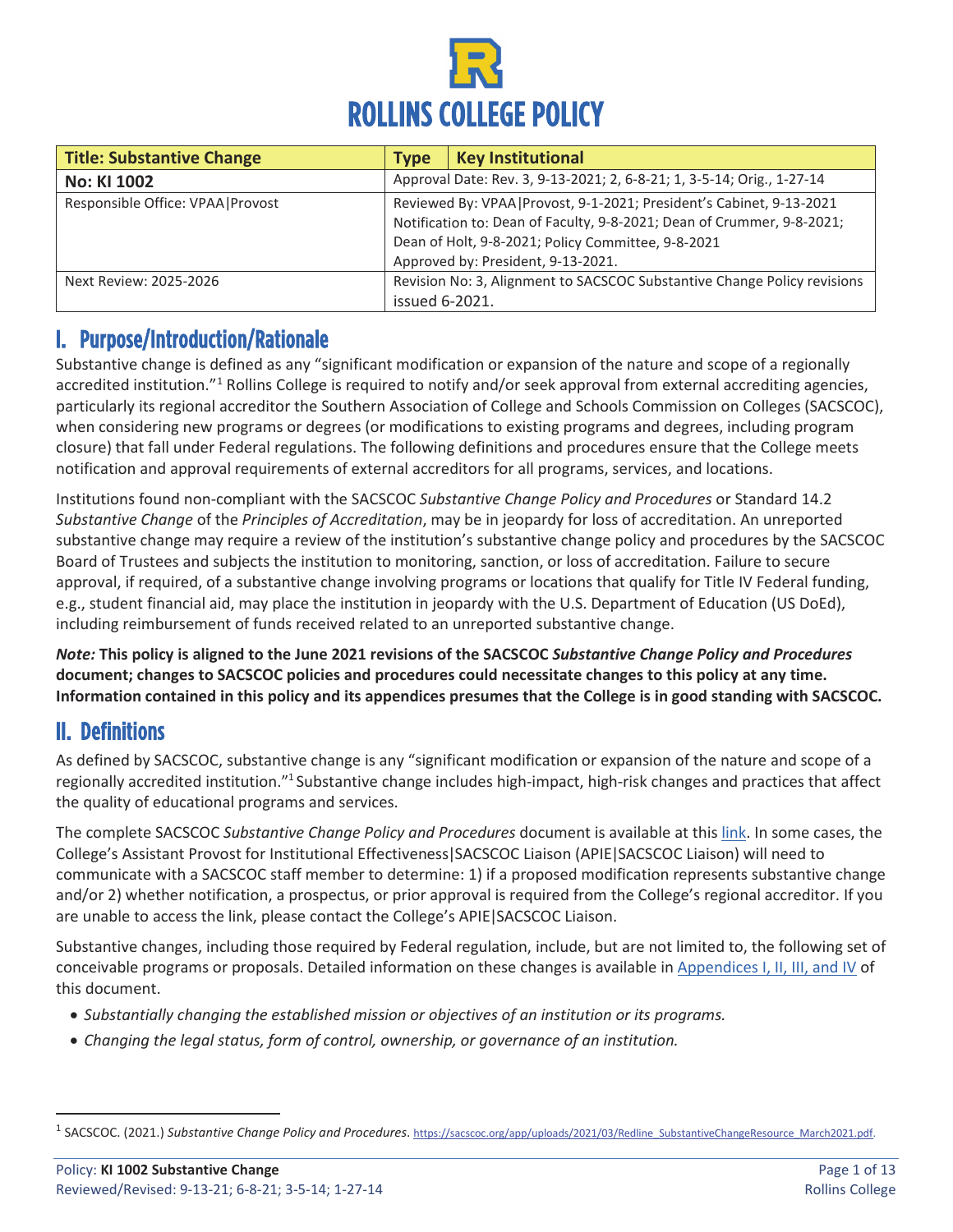- *Merging/consolidating two or more institutions or entities, or acquiring another institution, or any program, or location of another institution.*
- *Relocating an institution or an off-campus instructional site of an institution (including a branch campus and relocation to virtual instruction).*
- *Offering courses or programs at a higher or lower degree level than currently authorized.*
- *Changing the way an institution measures student progress, whether in clock hours or credit-hours; semesters, trimesters, or quarters; or time-based or non–time-based methods or measures.*
- *Substantially increasing or decreasing the number of clock or credit hours required, or competencies to be demonstrated, for successful completion of one or more programs (program length).*
- *Adding a program that is a significant departure from the existing programs, or method of instructional delivery, from those offered when the institution was last evaluated for accreditation compliance.*
- *Initiating programs by distance education or correspondence courses.*
- *Adding an additional method of instructional delivery to a currently offered program e.g., face-to-face, distance, or competency.*
- *Entering into a cooperative academic arrangement.*
- *Entering into an arrangement unde[r 34 C.F.R. § 668.5](https://www.law.cornell.edu/cfr/text/34/668.5) [Written Arrangements to Provide Educational Programs](https://www.law.cornell.edu/cfr/text/34/668.5) under which an institution or organization not certified to participate in the title IV Higher Education Act (HEA) programs offers less than 25% (notification) or 25-50% (approval) of one or more of the accredited institution's educational programs. An agreement offering more than 50% of one or more of an institution's programs is prohibited by Federal regulation.*
- *Adding competency-based education programs, competency-based programs by direct assessment, or adding programs with completion pathways that recognize and accommodate a student's prior or existing knowledge or competency.*
- *Awarding dual or joint academic awards.*
- *Re-opening a previously closed program or off-campus instructional site.*
- *Adding a new off-campus instructional site/additional location including a branch campus.*
- *Adding a permanent location at a site at which an institution is conducting a teach-out program for students of another institution that has ceased operating before all students have completed their program of study.*
- *Closing an institution, a program, a method of instructional delivery, an off-campus instructional site, or a program at an off-campus instructional site.*

Other substantive change requirements, including those required by Federal regulations, are as follows.

- *An institution is required to notify or secure SACSCOC approval prior to implementing a substantive change.*
- *An institution is responsible for maintaining compliance at all times with Standard 14.2 Substantive Change of the SACSCOC Principles of Accreditation and with the SACSCOC Substantive Change Policy and Procedures and related policies, namely,*
	- *[Advertising and Student Recruitment](https://sacscoc.org/app/uploads/2019/07/advertising.pdf) [PDF];*
	- *[Agreements Involving Joint and Dual Academic Awards](https://sacscoc.org/app/uploads/2019/08/JointDualAwards.pdf) [PDF];*
	- *[Credit Hours](https://sacscoc.org/app/uploads/2019/08/Credit-Hours.pdf) [PDF];*
	- *[Direct Assessment Competency-based Educational Programs](https://sacscoc.org/app/uploads/2019/08/DirectAssessmentCompetencyBased.pdf) [PDF];*
	- *[Distance and Correspondence Education](https://sacscoc.org/app/uploads/2019/07/DistanceCorrespondenceEducation.pdf) [PDF];*
	- *[Dual Enrollment](https://sacscoc.org/app/uploads/2019/08/Dual-Enrollment.pdf) [PDF];*
	- *[Merger/Consolidation, Acquisition, Change of Ownership, and Change of Governance, Control, Form, or Legal Status](https://sacscoc.org/app/uploads/2019/08/Mergers.pdf) [PDF]; and*
	- *[Seeking Accreditation at a Higher or Lower Degree Level](https://sacscoc.org/app/uploads/2020/01/Level-Change-for-Member-Institutions-1.pdf) [PDF].*
- *An institution is required to have a written substantive change policy and procedure.*
- *Institutions are responsible for implementing and enforcing their substantive change policy and procedure.*
- *An institution's fiscal and administrative capability to operate off-campus instructional sites is assessed when a new site is reviewed for approval and as part of decennial and fifth-year interim reviews.*
- *New off-campus instructional sites are subject to a substantive change committee visit. A committee visit, when necessary, is authorized when a site is approved. The committee visit ensures the site has the personnel, facilities,*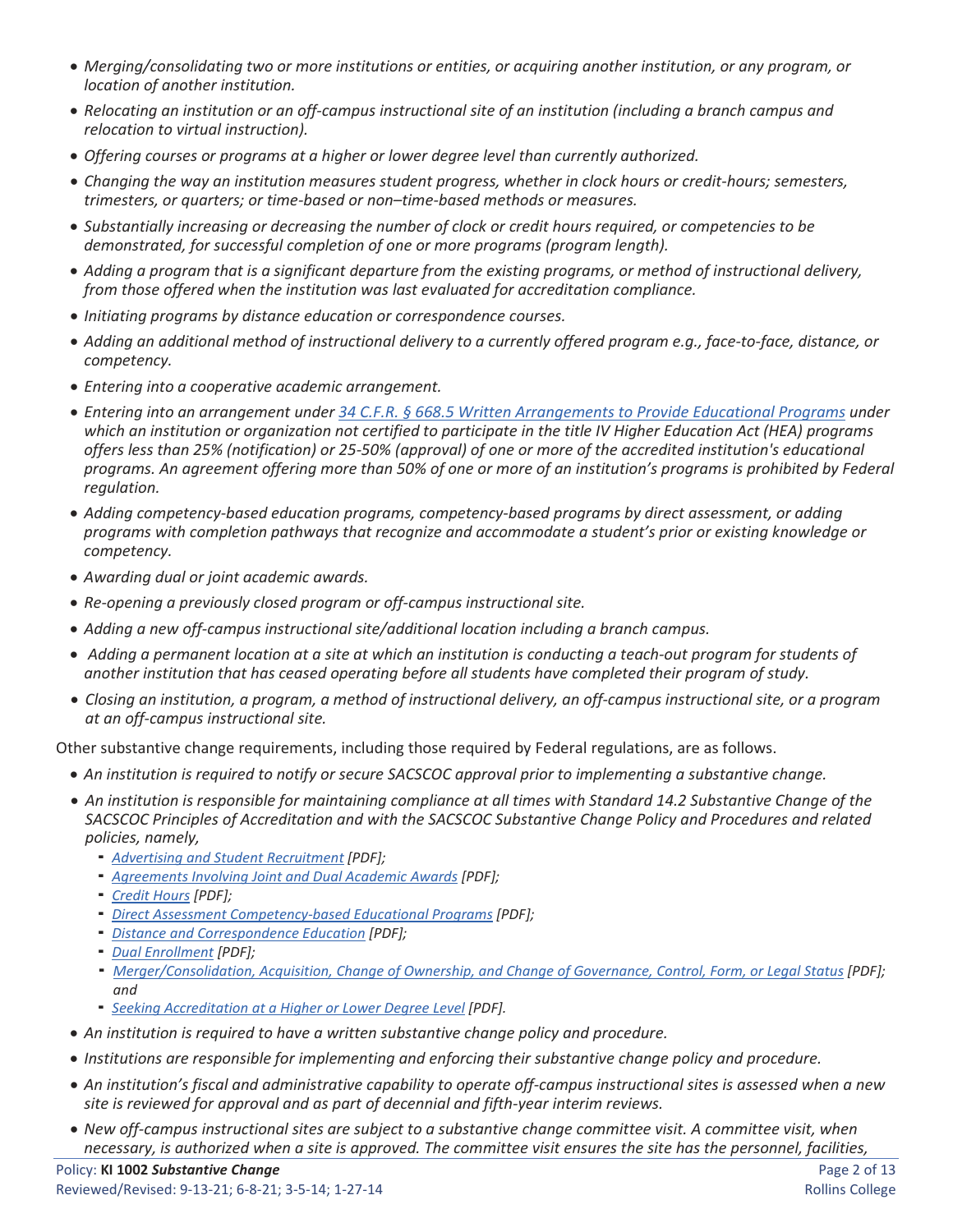*and resources identified by an institution in its application or prospectus and ensures the quality of instructional and support services offered at the site.* 

- *Different or additional requirements apply to an institution on SUBSTANTIVE CHANGE RESTRICTION. Restriction applies if an institution has been placed on Warning, Probation, or Probation for Good Cause over the prior three academic years, or if an institution is under provisional certification for participation in Federal financial aid programs.*
- *An institution is required to submit an institutional contingency teach-out plan to SACSCOC within 30 days of notification if the institution is placed or continued on Probation or Probation for Good Cause, or if the institution meets conditions enumerated in the procedures section of this policy originating from the US DoEd or state authority.*

# III. Procedure or Application

### **General Guidelines.**

1. Administrators, faculty, or staff from any division of the College developing proposals for new programs, or considering modifications to or closure of existing programs, must first follow the procedures described in College Policy KI 1003 *[Creation and Revision of Academic, Non-Credit, and Collaborative Programs](https://rpublic.rollins.edu/sites/IR/Shared%20Documents/KI%201003%20Creation-Revision%20of%20Academic,%20Non-Credit,%20Collaborative%20Programs%20R1%204-27-2017.pdf)*.

Note: In keeping with College Policy KI 1003, departments initiating a new program or making significant modifications to an existing program, including program discontinuation/closure, are required to prepare a detailed proposal and all documentation requested by SACSCOC. The detailed proposal usually includes (see KI 1003 *Creation and Revision of Academic, Non-Credit, and Collaborative Programs* for a proposal template):

- complete program details and adequate justification;
- a budget and/or outline of resources required;
- a detailed description of required faculty, faculty availability, and faculty credentials;
- verification of consultation with other College stakeholders e.g., Records, Library, Finance, Bursar, Human Resources, Admission and Financial Aid, appropriate Vice President(s), and/or President, and
- verification of appropriate faculty and administrative governance approvals.
- 2. All initiatives that involve any consideration discussed in the SACSCOC *Substantive Change Policy and Procedures* statement must be presented to the College's Assistant Provost for Institutional Effectiveness | SACSCOC Liaison (APIE | SACSCOC Liaison) as soon as a draft proposal is prepared.
- 3. The College's APIE | SACSCOC Liaison will make a determination in consultation with senior leadership of the College as to whether the proposed initiative requires additional institutional and/or external accreditor notification or approval, and ensure that Rollins is prepared to promptly communicate with accrediting agencies as required.
- **4. If it is determined that a substantive change notification or prospectus and SACSCOC prior approval is required, the sponsoring dean and/or program director is responsible for developing all documentation required by external accreditors. The sponsoring dean and/or program director must meet with the APIE | SACSCOC Liaison to review reporting requirements and timelines, and must collaborate with appropriate faculty, staff, and the APIE | SACSCOC Liaison to prepare all documentation required by the accreditor(s).**
- 5. The College's APIE | SACSCOC Liaison will notify all concerned parties when the appropriate notification or request for substantive change has been filed, and when resulting approvals are received.

### **Submission Deadlines**.

The type of SACSCOC Board of Trustees review required, if any, and the intended implementation date for the substantive change determine deadlines for submission of a prospectus, application, or notification. [Appendices I, II, and](#page-3-0)  [III](#page-3-0) provide details on the documentation and review required for common substantive changes.

For *substantive changes requiring approval by the SACSCOC full Board of Trustees*, which meets biannually, to be implemented after the date of the Board meeting, the submission deadlines are:

- March 15 for review at the Board's biannual meeting in June of the same calendar year, and
- September 1 for review at the Board's biannual meeting in December of the same calendar year.

For *substantive changes requiring approval by the SACSCOC Executive Council of the Board of Trustees*, which meets biweekly year-round, the submission deadlines are: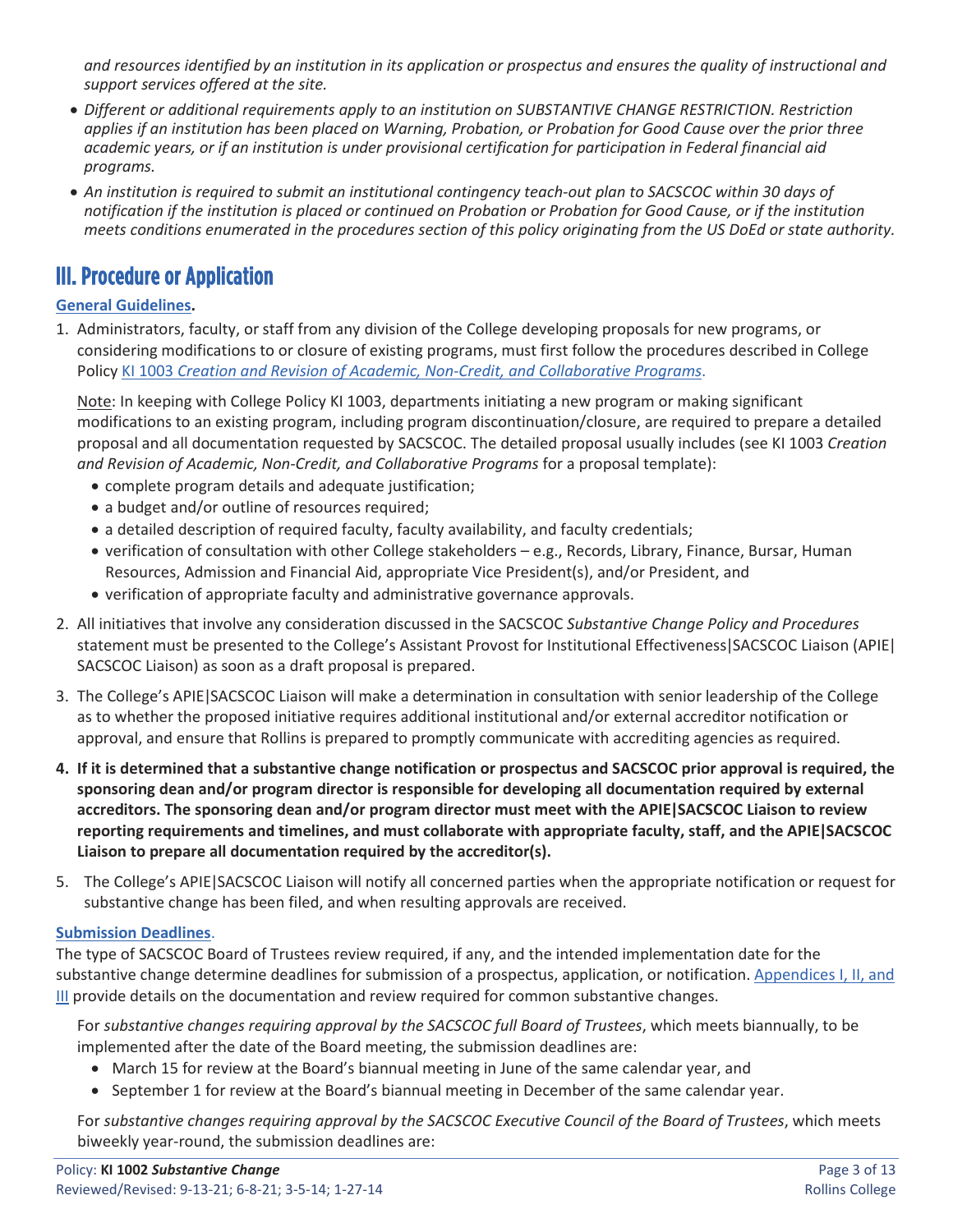- January 1 for changes to be implemented July 1 through December 31 of the same calendar year, and
- July 1 for changes to be implemented January 1 through June 30 of the subsequent calendar year.

*Substantive changes requiring notification only may submitted any time before implementation*. Once the institution has submitted notification, it may implement before receiving a response from SACSCOC.

For information on the next available deadlines for submission, please contact the APIE | SACSCOC Liaison or visit the [SACSCOC Substantive Changes webpage.](https://sacscoc.org/accrediting-standards/substantive-changes/)

### **Review Fees and Committee Visit Expenses.**

The following review fee and committee visit expenses, if required, are assessed by SACSCOC for review of a substantive changes[. Appendices I, II, and III](#page-3-0) provide details on the level of review required for common substantive changes. Sponsoring Rollins schools or departments are responsible for payment of fees associated with programmatic substantive change. The College's APIE | SACSCOC Liaison will coordinate payment of SACSCOC invoices with schools and/or programs as needed.

incidental fee for each reviewer, and related expenses

Administrative fee for each committee visit .................................................................................. \$,2000

# IV. Related Policies or Applicable Publications

SACSCOC *[Substantive Change Policy and Procedures](https://sacscoc.org/app/uploads/2019/08/SubstantiveChange.pdf)*[, Revised: December 2018; December 2020; March 2021](https://sacscoc.org/app/uploads/2019/08/SubstantiveChange.pdf) KI 1003 *Creation and Revision of Academic, [Non-Credit, and Collaborative](https://rpublic.rollins.edu/sites/IR/Shared%20Documents/KI%201003%20Creation-Revision%20of%20Academic,%20Non-Credit,%20Collaborative%20Programs%20R1%204-27-2017.pdf) Progra[ms](https://rpublic.rollins.edu/sites/IR/Shared%20Documents/KI%201003%20Creation-Revision%20of%20Academic,%20Non-Credit,%20Collaborative%20Programs%20R1%204-27-2017.pdf)*

# V. Effective Date

This policy is effective September 13, 2021, and supersedes all previously issued versions.

# <span id="page-3-0"></span>V. Appendices/Supplemental Materials

- I. [Institutional Substantive Changes](#page-4-0)
- II. [Programmatic](#page-7-0) [Substantive Changes](#page-7-0)
- III[. Off-Campus Instructional Site/Additional Location Substantive Changes](#page-10-0)
- IV. [Terms Used by SACSCOC](#page-10-1) [in the Substantive Change Process](#page-10-1)

# V. Appendices/Supplemental Materials

Rev. 3: 9-13-2021 to align to SACSCOC Substantive Change Policy revisions issued 6-2021.

Rev. 2: 4-15-2021 to align to SACSCOC Substantive Change Policy revisions issued 12-2018; 12-2020; 3-2021. Rev. 1: 2-24-2014 for final approval of KI 1003 *Creation and Revision of Academic, Non-Credit, and Collaborative* 

*Programs* and minor grammatical corrections.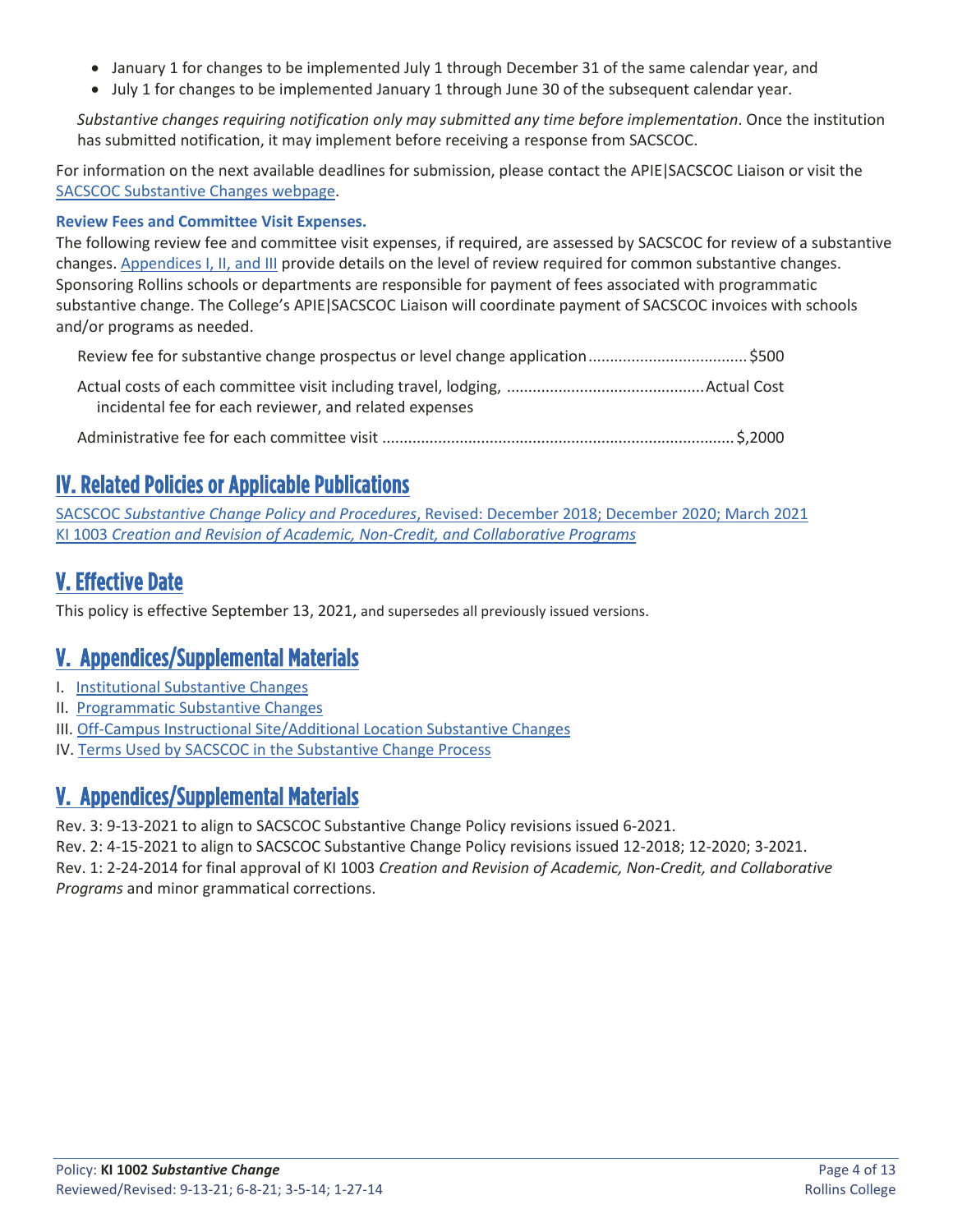## <span id="page-4-0"></span>**Appendix I**

### **Institutional Substantive Changes**

Developed from: Southern Association of College and Schools Commission on Colleges (SACSCOC). (2021). *Substantive Change Policy and Procedures.* Retrieved from: [https://sacscoc.org/app/uploads/2019/08/SubstantiveChange.pdf.](https://sacscoc.org/app/uploads/2019/08/SubstantiveChange.pdf)

Institutional substantive changes typically require submission of a prospectus and approval by the SACSCOC Board of Trustees prior to implementation by the institution.

### **Change in Measure of Student Progress to Completion.**

*(Prospectus and approval.)* A change in the way an institution measures students' progress to completion requires SACSCOC approval prior to implementation. This includes changes from or to

- semester, trimester, or quarter academic calendars;
- time-based (i.e., calendar-based) or non-time based (i.e., competency-based) measures; and
- clock hour-based or credit hour-based measures.

This substantive change addresses an *institutional-level*  change across most or all of an institution's programs. However, a *program-level* change in the measure of student progress may require notification or approval: see also program-level substantive changes such as clockcredit hour conversion, method of instructional delivery, and competency-based education programs.

### **Competency-based Education by Course/Credit-based Approach – Institutional-level Approval.** *(Prospectus and*

*approval.)* In a competency-based education (CBE) program using the course/credit-based approach, demonstrating competencies is embedded in a traditional curriculum with courses completed, credits earned, and credential awarded. Students typically enroll in an academic term and course credits are awarded at the end of the term by demonstrating mastery of the competencies associated with a course. Students may accelerate learning and demonstration of competencies. Transcripts record courses and grades, though the institution may opt to maintain a separate transcript of competencies.

An institution's *first* program in which 50% or more of the program may be earned through the course/credit-based approach to CBE requires SACSCOC approval prior to implementation. This approves both the program and approves the institution to offer additional course/creditbased CBE programs subject to additional approvals or notifications described below.

Once approved to offer a first course/credit-based CBE program, additional programs in which 50% or more is earned through course/credit-based CBE are subject to:

- new program approval if it is a significant departure from the institution's existing programs,  $-OR-$
- new program notification if it is not a significant departure from the institution's existing programs,  $-OR-$
- notification as an additional method of instructional delivery for an existing program.

### **Distance Education – Institutional-level Approval.**

*(Prospectus and approval.)* Distance education is a method of instructional delivery in which 50% or more of instruction occurs when students and instructors are not in the same location. It includes synchronous (live or realtime) and asynchronous (not live or real-time) instruction.

An institution's first program in which 50% or more of the program may be earned by distance education requires SACSCOC approval prior to implementation. This approves both the program and approves the institution to offer distance education programs subject to additional approvals or notifications described below.

After the institution is approved to offer its first distance education program, additional programs in which 50% or more is earned through distance education are subject to

- new program approval if it is a significant departure from the institution's existing programs,  $-OR-$
- new program notification if it is not a significant departure from the institution's existing programs, — OR—
- notification as an additional method of instructional delivery for an existing program.

## **Governance Change.** *(Six-months prior notification, prospectus, committee visit, and approval.)* An

institutional governance change requires SACSCOC approval prior to implementation. A governance change may include significantly altering governing board bylaws, the board's scope of authority or responsibility, the number of board members, or how board members are selected. Only changing the composition of the board – i.e., replacing current board members with new members or other changes in accordance with established bylaws –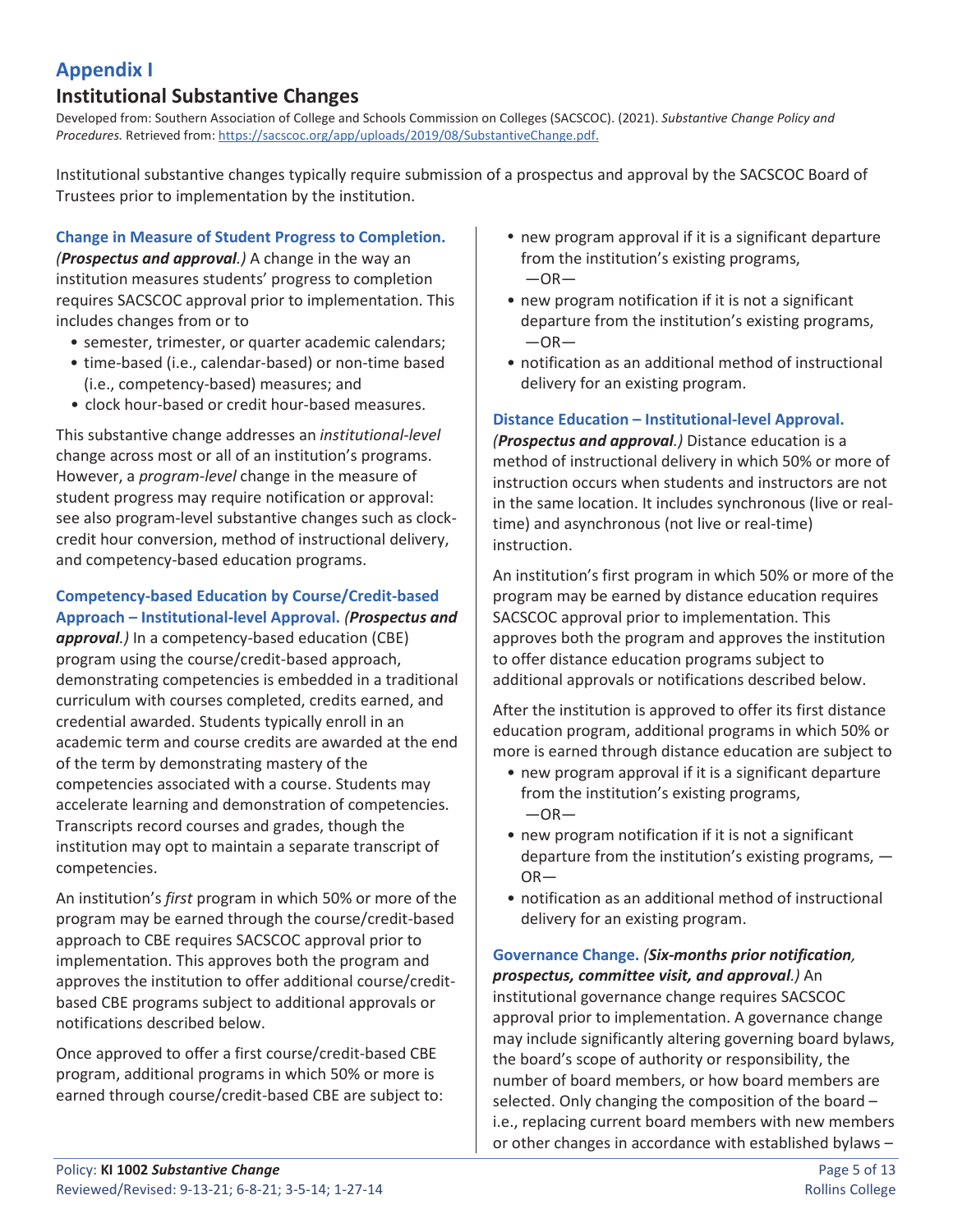does not usually constitute a governance change. A substantive change committee visit is required and is authorized at the time of approval. A governance change may affect the institution's reaffirmation cycle.

**Institution Closure.** *(Teach-out plan and approval.)* An institution ending all instruction requires an institutional closure teach-out plan subject to SACSCOC Board of Trustees approval. Unlike an institutional contingency teach-out plan – which is a precautionary plan – an institutional closure addresses imminent closure or closure expected with reasonable certainty. The teachout plan must be submitted as soon as possible after closure becomes known or expected. The teach-out plan details the institution's process for orderly closure with primary emphasis on assisting students complete their programs of study with minimal disruption and additional costs. Institutions may teach-out their own programs, enter into teach-out agreements with other institutions, or both. For an institution with a gradual or phased teachout plan, the teach-out period may extend several years.

**Institution Relocation.** *(Prospectus and approval.)* An institution relocation requires SACSCOC approval prior to implementation. The prospectus should explain the institution's plan and timeline, assurance of continuous operation, assurance that instruction and student support services are not materially interrupted or hindered, and assurance of adequate financial resources and planning to support the relocation and continued operation of the institution. The prospectus must demonstrate the new location maintains the institution's compliance with Standards 13.7 *Physical Resources* and 13.8 *Institutional Environment*. The prospectus must demonstrate the relocation will not place the institution in jeopardy of non-compliance with the *Principles of Accreditation*.

**Acquisition.** *(Six-months prior notification, prospectus, committee visit, and approval.)* Acquisition is the sale, exchange, or transfer of a component of an institution to a SACSCOC-accredited institution. Post-acquisition, the institutions remain in operation as separate or entities. Acquisition includes off-campus instructional sites, forcredit educational programs, or other tangible educational assets. Acquisition excludes assets unrelated to the core mission of the SACSCOC institution, e.g., noneducational real estate and intangible property. Acquisition is independent of financial consideration; i.e., acquisitions may or may not involve exchange of money between entities. Implementation or effective date of the acquisition must occur within 30 days of SACSCOC

approval. Acquisition normally does not affect the acquiring institution's reaffirmation cycle.

## **Institutional Contingency Teach-out Plan.** *(Teach-out plan and approval.)* An institutional contingency teach-

- out plan must be approved if any of the following occur: a. the institution is placed or continued on probation or probation for good cause by SACSCOC,
	- b. SACSCOC acts to end the institution's accreditation,
	- c. the institution is on provisional certification for federal financial aid by US DoEd, and the institution has been directed by US DoEd to submit a teach-out plan as a condition of participation,
	- d. the institution is on reimbursement for federal financial aid by US DoEd,
	- e. the institution is on heightened cash monitoring for federal financial aid by US DoEd,
	- f. the institution is the subject of US DoEd emergency action or an action to limit, suspend, or terminate an institution participating in federal financial aid, or
	- g. the institution's state authorization is revoked.

A contingency teach-out plan is created in due diligence as a precaution rather than as an imminent closure plan. Should closure become necessary, the contingency teachout plan becomes the institution's closure plan, subject to revisions as warranted. The objective of a contingency teach-out plan is assurance of adequate institutional planning and SACSCOC concurrence for the benefit of students, faculty, and staff well in advance of immediate need. The contingency teach-out plan must detail, for each institutional program, how the institution will provide options for students to complete their programs of study with minimal disruption and additional costs, including identification of comparable programs and institutions. Teach-out agreements may be included.

**Level Change.** *(Level change application, committee visit, and approval.)* Initiating coursework or a program – including a certificate, diploma, degree, or other generally recognized credit-bearing program – at a different level than previously approved or authorized by SACSCOC requires a level change application and approval prior to implementation. SACSCOC classifies institutions according to the highest degree level offered by the institution. Refer to *[Seeking Accreditation at a](https://sacscoc.org/app/uploads/2020/01/Level-Change-for-Member-Institutions-1.pdf)  [Higher or Lower Degree Level](https://sacscoc.org/app/uploads/2020/01/Level-Change-for-Member-Institutions-1.pdf)* [PDF] policy for additional guidance including the approval process, application, and submission deadlines.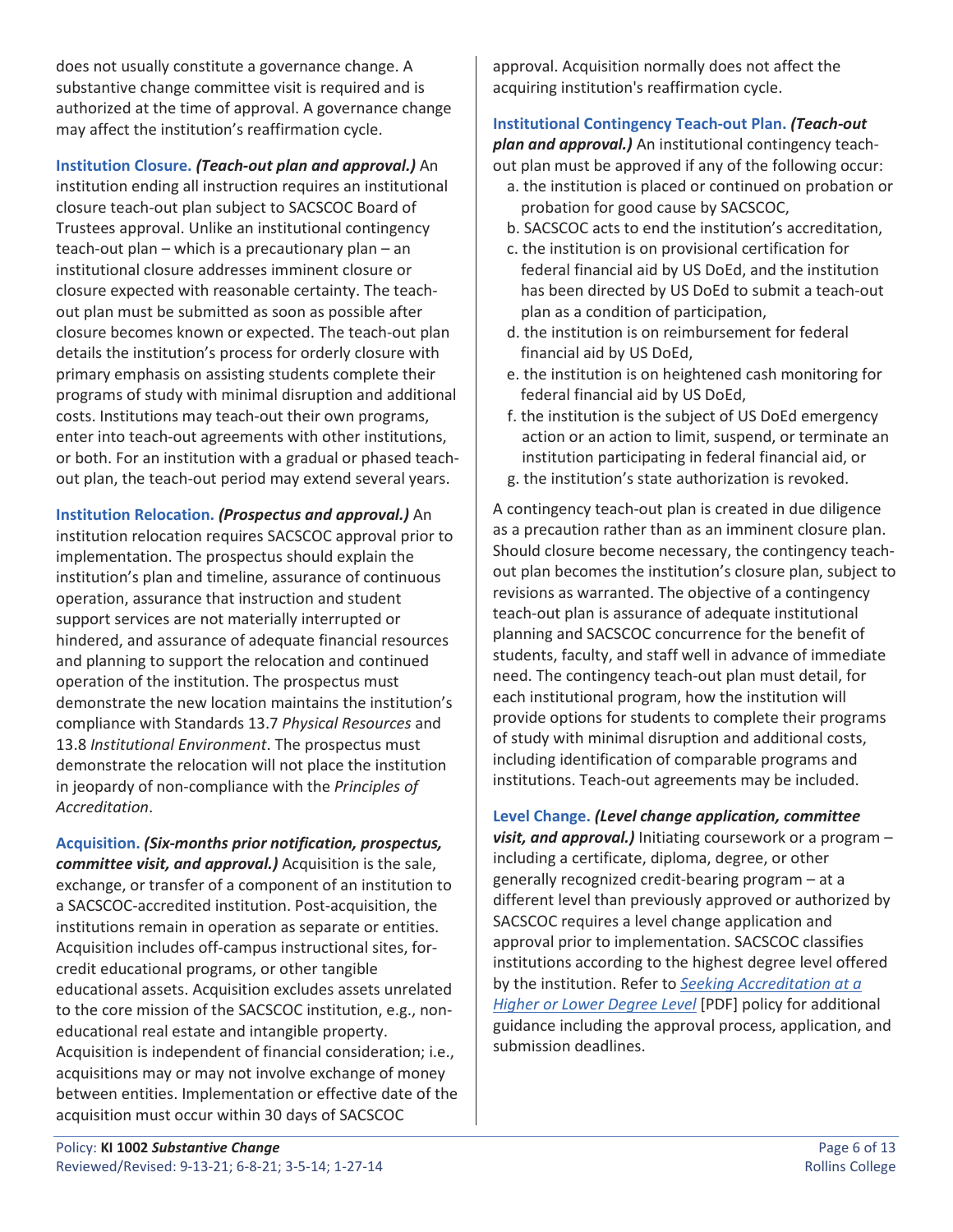### **Merger/Consolidation.** *(Six-months prior notification, prospectus, committee visit, and approval.)*

Merger/consolidation is the sale, exchange, or transfer of all assets of at least one institution/entity to a SACSCOCaccredited institution. Following a merger/consolidation, only one institution remains in operation. Merger/consolidation is independent of financial consideration; i.e., a merger/consolidation may or may not involve the exchange of money. Refer to *[Merger/Consolidation, Acquisition, Change of Ownership,](https://sacscoc.org/app/uploads/2019/08/Mergers.pdf)  [and Change of Governance, Control, Form, or Legal Status](https://sacscoc.org/app/uploads/2019/08/Mergers.pdf)* [PDF] policy for additional guidance.

**Mission Change.** *(Prospectus and approval.)* A significant change in the established mission of an institution requires SACSCOC approval prior to implementation. A mission change fundamentally alters the character of an institution and its portfolio of academic programs or other mission-driven activities.

- An editorial change or re-wording of a mission statement that does not reflect a material change in mission is not a substantive change. This type of change does not require approval and should not be reported to SACSCOC.
- A mission change may be implicitly embedded or concurrent with other another type of substantive change requiring SACSCOC approval. Examples are a level change, a merger/consolidation, or establishing a program or portfolio of programs that changes the distinctiveness of an institution. This type of mission change typically does not require separate review and approval but should be clear in the prospectus or application for the other type of substantive change.

### **Ownership, Means of Control, or Legal Status Change.** *(*

*Six-months prior notification, prospectus, committee visit, and approval.)* An institutional change of ownership, change of institutional means of control, or change of institutional legal status requires SACSCOC approval prior to implementation. A substantive change committee visit is required and is authorized at the time of approval. A change of ownership normally affects the institution's reaffirmation cycle. A change of the means of control or change of legal status may affect the institution's reaffirmation cycle. Refer to

*[Merger/Consolidation, Acquisition, Change of Ownership,](https://sacscoc.org/app/uploads/2019/08/Mergers.pdf)  [and Change of Governance, Control, Form, or Legal Status](https://sacscoc.org/app/uploads/2019/08/Mergers.pdf)* [PDF] policy for additional guidance including the approval process, prospectus requirements, and submission deadlines.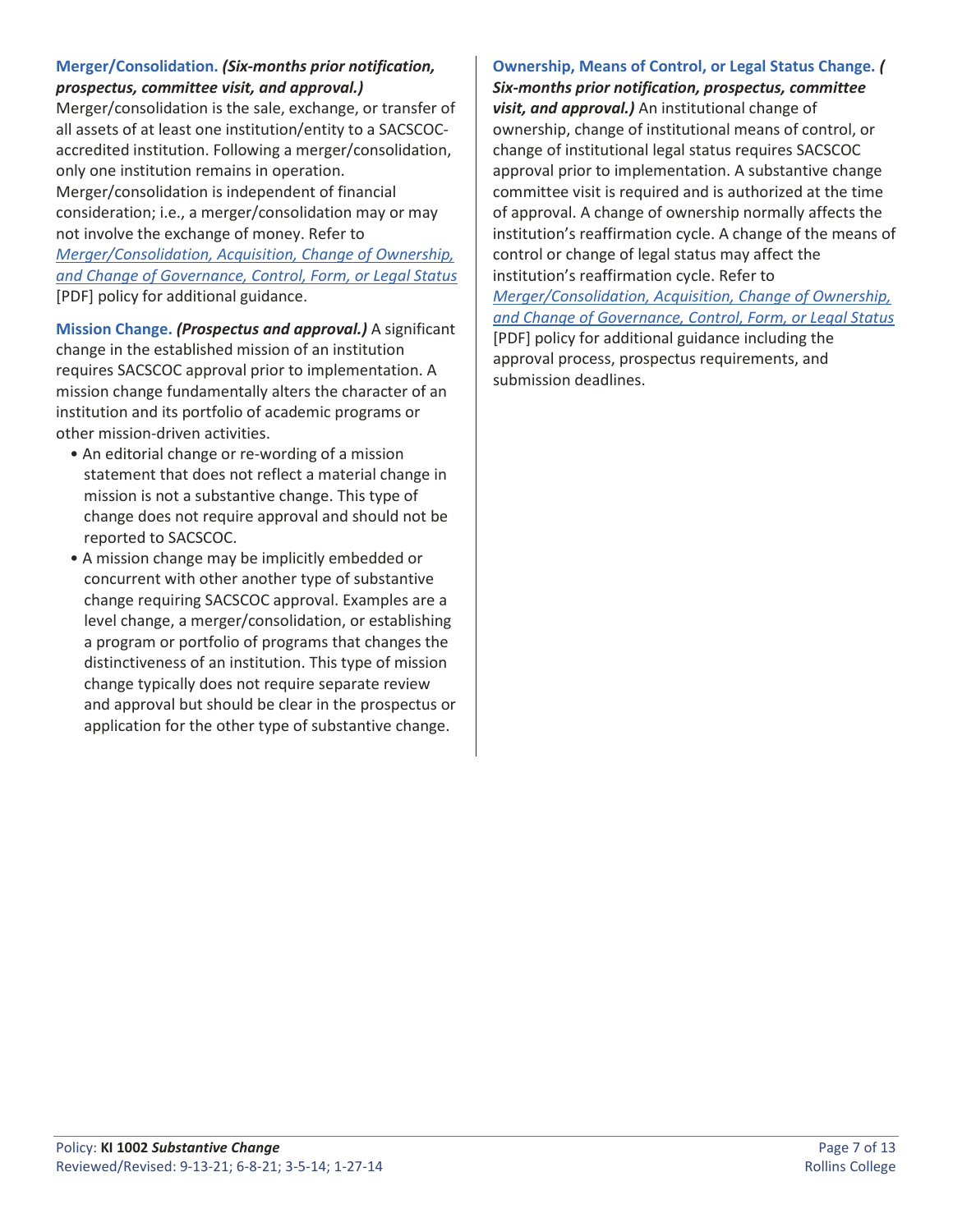## <span id="page-7-0"></span>**Appendix II**

### **Programmatic Substantive Changes**

Developed from: Southern Association of College and Schools Commission on Colleges (SACSCOC). (2021). *Substantive Change Policy and Procedures.* Retrieved from: [https://sacscoc.org/app/uploads/2019/08/SubstantiveChange.pdf.](https://sacscoc.org/app/uploads/2019/08/SubstantiveChange.pdf)

Programmatic substantive changes typically require SACSCOC notification prior to implementation by the institution. In some cases, submission of a prospectus and approval by the SACSCOC Board of Trustees are required.

#### **Clock-Credit Hour Conversion.** *(Prospectus and*

*approval.)* Changing a program's progress to completion measure from clock hours to credit hours – or from credit hours to clock hours – requires SACSCOC approval prior to implementation. A conversion must be based on a sound academic rationale and an objective conversion formula demonstrating parity between the current and proposed measures. A conversion must demonstrate no negative impact on student learning outcomes or students' expected time to completion, and must demonstrate compliance with SACSCOC standards and policies and the institution's policies.

### **Competency-based Education by Direct Assessment –**

**Approval.** *(Prospectus, committee visit, and approval.)* A program in which 50% or more of the program may be earned through the direct assessment approach to competency-based education (CBE) requires SACSCOC approval prior to implementation. Each direct assessment CBE program requires SACSCOC approval, independent of prior direct assessment program approvals for the institution. A new direct assessment program is subject to determination of significant departure and, as warranted, approved as a new program concurrent with the direct assessment approval prior to implementation. Approval by the full SACSCOC Board of Trustees is required. See also *[Direct Assessment Competency-based Educational](https://sacscoc.org/app/uploads/2019/08/DirectAssessmentCompetencyBased.pdf)  [Programs](https://sacscoc.org/app/uploads/2019/08/DirectAssessmentCompetencyBased.pdf)* policy [PDF].

**Competency-based Education by Direct Assessment – Notification.** *(Prior notification.)* A program in which 25- 49% of the program may be earned through the directassessment approach to competency-based education (CBE) requires SACSCOC notification prior to implementation. A new direct assessment program is subject to determination of significant departure and, as warranted, approved as a new program concurrent with the direct assessment notification prior to implementation. See also *[Direct Assessment Competency](https://sacscoc.org/app/uploads/2019/08/DirectAssessmentCompetencyBased.pdf)[based Educational Programs](https://sacscoc.org/app/uploads/2019/08/DirectAssessmentCompetencyBased.pdf)* policy [PDF].

#### **Cooperative Academic Arrangement with Title IV**

**Entities.** *(Prior notification.)* An agreement with a title IV entity (or entities) to deliver program content with credit being recorded on the SACSCOC institution's transcript as its own requires notification prior to implementation if

- 50% or more of a program is offered through the  $arrangement - OR -$
- the SACSCOC institution could not deliver the program without the arrangement, i.e., it is dependent on the arrangement to deliver a program.

Unless at least one of the above criteria is met and the institution transcripts the credit as its own, the arrangement with a title IV entity is not a substantive change requiring notification and nothing should be submitted to SACSCOC. If either criterion is met, notification in required and must include a copy of an agreement signed by the institution and the Title IV entity. Examples of a cooperative academic arrangement include geographic or denominational consortia, statewide distance education agreements, and contractual instruction. Also refer to Standard 10.9 *Cooperative Academic Arrangements* of the *Principles of Accreditation*.

**Cooperative Academic Arrangement with Non-Title IV Entities – Approval.** *(Prospectus and approval.)* An agreement with an entity (or entities) not certified to participate in U.S. Department of Education (USDE) Title IV programs to deliver 25-50% of a program's content recorded on the SACSCOC institution's transcript as its own requires SACSCOC approval prior to implementation. A prospectus must include the program(s) involved, names and contact information of the principal responsible parties at the institution and participating entity (or entities), and a copy of a signed agreement with the entity (or entities). SACSCOC is obligated to respond within 90 days of receipt of the notification. Also refer to Standard 10.9 *Cooperative Academic Arrangements* of the *Principles of Accreditation*.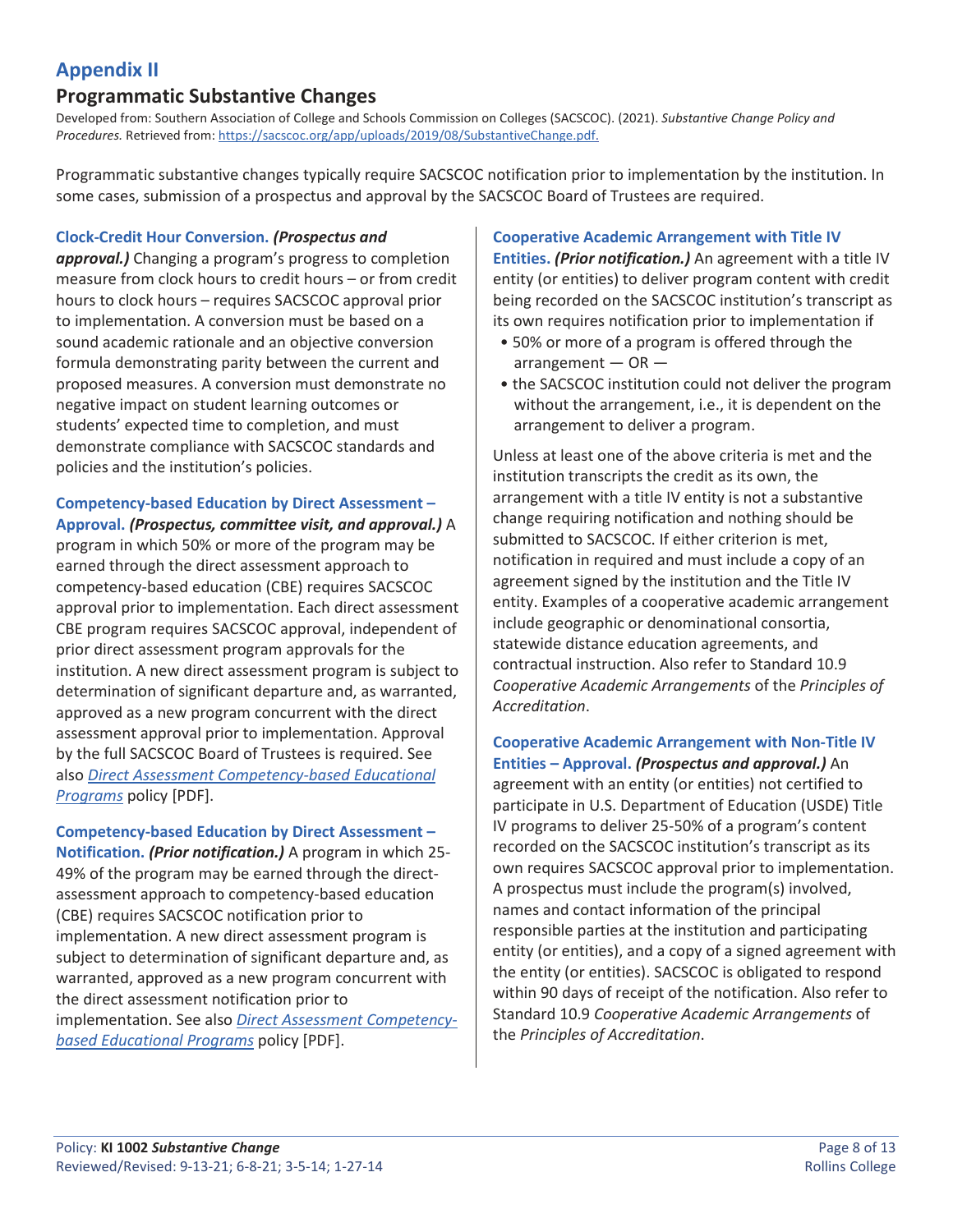**Cooperative Academic Arrangement with Non-Title IV Entities – Notification.** *(Prior notification.)* An agreement with an entity (or entities) not certified to participate in USDE Title IV programs to deliver less than 25% of a program's content recorded on the SACSCOC institution's transcript as its own requires notification prior to implementation. SACSCOC is obligated to respond within 90 days of receipt of the notification. Also refer to Standard 10.9 *Cooperative Academic Arrangements* of the *Principles of Accreditation*.

**Correspondence Education.** Correspondence education is a learning process in which the institution provides instructional materials and examination, by mail or electronic transmission, to students who are separated from the instructor. Interaction between the instructor and the student is limited, is not regular and substantive, and is primarily initiated by the student. Courses are typically self-paced at the student's discretion. Distance education requirements equally apply to correspondence education. Please refer to the SACSCOC *[Distance and](https://sacscoc.org/app/uploads/2019/07/DistanceCorrespondenceEducation.pdf)  [Correspondence Education](https://sacscoc.org/app/uploads/2019/07/DistanceCorrespondenceEducation.pdf)* policy [PDF].

#### **Dual Academic Award.** *(Prior notification.)* An

arrangement in which a student receives instruction at two (or more) institutions in prescribed curricula leading to each institution granting academic awards at the same credential level. The award granted by each institution bears only its name. A new program offered as part of a dual academic award is subject to determination of the percentage of new content and, as warranted, notification or approval as described in the SACSCOC *Substantive Change Policy and Procedures*. For additional information, refer to SACSCOC *[Agreements Involving Joint](https://sacscoc.org/app/uploads/2019/08/JointDualAwards.pdf)  [and Dual Academic Awards](https://sacscoc.org/app/uploads/2019/08/JointDualAwards.pdf)* policy [PDF].

The following do not qualify as dual academic awards and thus do not require notification.

- completion or pathway options across credential levels (e.g., a pathway leading to the award of a baccalaureate degree and a master's degree),
- agreements addressing transfer articulation only, and
- agreements for individual students such as cotutelle arrangements that do not meet dual academic award criteria.

## **Joint Academic Awards with non-SACSCOC Institution(s) or Entity(ies).** *(Prospectus and approval.)* A student

receives instruction at two (or more) institutions, where at least one is a non-SACSCOC institution or entity, in prescribed curricula leading to the institutions granting a single academic award bearing the names, seals, and

officials' signatures of each participating institution. For additional information, refer to the SACSCOC *[Agreements](https://sacscoc.org/app/uploads/2019/08/JointDualAwards.pdf)  [Involving Joint and Dual Academic Awards](https://sacscoc.org/app/uploads/2019/08/JointDualAwards.pdf)* policy [PDF].

**Joint Academic Award with SACSCOC Institution(s).** 

*(Prior notification.)* Joint academic awards are those in which a student receives instruction at two or more institutions in a prescribed curriculum leading to the institutions granting a single academic award bearing the names, seals, and officials' signatures of each participating institution. For additional information, refer to the SACSCOC *[Agreements Involving Joint and Dual](https://sacscoc.org/app/uploads/2019/08/JointDualAwards.pdf)  [Academic Awards](https://sacscoc.org/app/uploads/2019/08/JointDualAwards.pdf)* policy [PDF]. A joint academic award in which all institutions are SACSCOC-accredited requires notification prior to implementation. Each participating institution must submit notification. (If at least one institution is not accredited by SACSCOC, approval is required; see also Joint Academic Award with non-SACSCOC Institution(s) or Entity(ies).)

**Method of Instructional Delivery** – **Notification.** *(Prior notification.)* Adding a method of instructional delivery to an existing program requires notification prior to implementation. A specific method of instructional delivery applies when 50% or more of a program is delivered by that method. A program may be delivered 50% or more by more than one method (students may have the option to choose from different methods of instructional delivery for the same program, e.g., predominately face-to-face versus predominately distance). The three methods of instructional delivery are competency-based education, distance education, and face-to-face instruction. For example, adding a distance education instructional delivery mode to an existing program delivered face-to-face requires notification.

Adding some methods of instructional delivery may require approval as a separate type of substantive change: direct assessment competency-based education delivery if 50% or more of the program can be earned by direct assessment; course/credit-based competencybased education delivery of a program if 50% or more of the program can be earned by course/credit-based competency-based education *and* if the institution has not been previously approved to offer 50% or more of a program by course/credit-based competency-based education; and distance education delivery of a program if 50% or more of the program can be earned by distance education *and* the institution has not been previously approved to offer 50% or more of a program by distance education.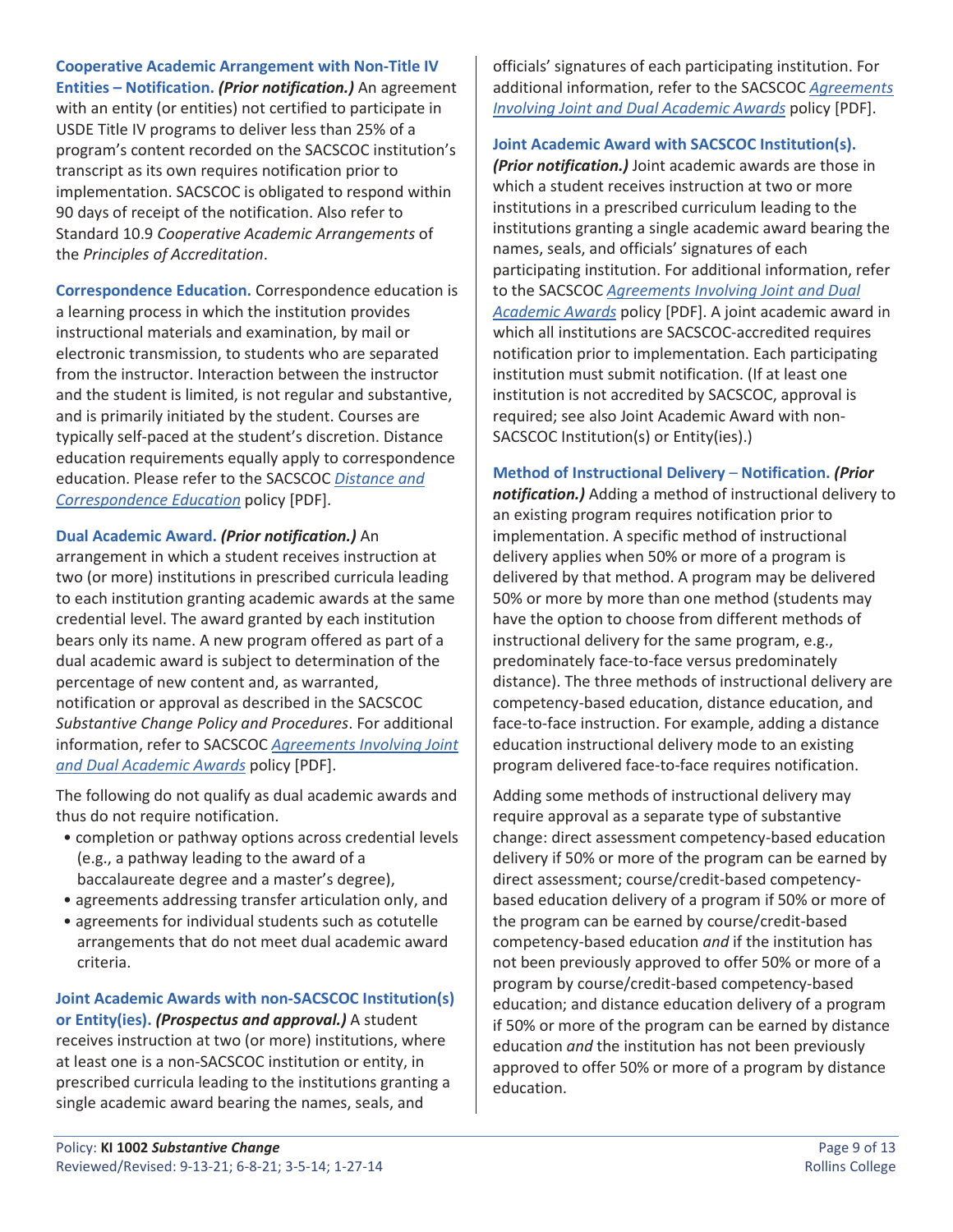**New Program – Approval.** *(Prospectus and approval.)* A new program with 50-100% new content is a significant departure from the institution's existing programs and requires SACSCOC approval prior to implementation. Content is new if not currently offered by the institution at the new program's instructional level (baccalaureate, master's, specialist, or doctoral).

- A determination of the percentage of new content is made by the institution, not SACSCOC.
- New program approval equally applies to a degree, diploma, certificate, or other for-credit credentials.
- If the institution is not currently approved to offer courses or programs at the new program's instructional level, a level change approval is required.
- Increasing a program's level , i.e., offering a new program at a higher instructional level than currently offered, is by definition a significant departure, e.g., if an institution offers a bachelor's program in a discipline and begins a new program in the same discipline at the master's level, the new program is a significant departure and requires approval prior to implementation.

**New Program – Notification.** *(Prior notification.)* A new program with 25-49% new content is a significant departure from the institution's existing programs and requires notification prior to implementation.

- Content is new if it is not currently offered by the institution at the new program's instructional level (associate, baccalaureate, master's, education specialist, or doctoral).
- A determination of the percentage of new content is made by the institution, not SACSCOC.
- New program notification equally applies to a degree, diploma, certificate, or other for-credit credential.
- If the institution is not currently approved to offer courses or programs at the new program's instructional level, a level change approval is required (e.g., the institution's first courses or programs at the baccalaureate degree level).

**Program Closure.** *(Teach-out plan and approval.)* Closing a program requires SACSCOC approval. Approval requires a teach-out plan. Closure is defined as closed to admission or entry, not the cessation of instruction; i.e., closure date is when students can no longer start, not the date instruction ends.

Closure approval ensures the institution has a plan and process to provide students with reasonable completion options that minimize disruption and additional costs. Because closure approval is approval of the teach-out process, not the closure per se (i.e., not after the fact),

a teach-out plan should be submitted as soon as possible after the decision is made to close.

Program closure includes ending a program at all locations or by all methods of instructional delivery, but also includes ending a student's completion option at a specific location or by a specific method of instructional delivery. Therefore, program closure approval is required if a program closes

- at a location (on-campus or off-campus instructional site) but continues to be offered at other locations, or
- by a method of instructional delivery but continues to be offered by other methods of instructional delivery.

Program closure is not required for a specialization embedded *within* a discipline-specific program; a specialization within a program may be called a minor, concentration, cognate, or other similar term depending on the institution's terminology. To provide students with maximum time to consider and adapt to alternate completion plans, institutions may generally begin a program teach-out plan after a plan for such has been submitted to SACSCOC for approval.

**Program Designed for Prior Learning.** *(Prior notification.)* Initiating a program requiring students to possess prior learning as a condition of admission requires notification prior to implementation. *Principles of Accreditation* Standard 10.7 *Policies for Awarding Credit* applies to programs designed for prior learning. A new program designed for prior learning is subject to notification or approval as a new program as defined in the SACSCOC *Substantive Change Policy and Procedures* document.

**Program Length Change.** *(Prospectus and approval.)* An increase or decrease in program length requires SACSCOC approval prior to implementation if program credit hours (or equivalent) change by 25% or more AND students' expected time to completion increases or decreases by more than one term (or equivalent). This requirement equally applies to degree, diploma, certificate, or other for-credit credentials.

**Program Re-Opening.** *(Prior notification.)* Closed programs may be re-opened within five years of closure date by submitting a notification. Closure date is the date the program closed admissions, not the last date of instruction or SACSCOC approval date . If more than five years have elapsed, the program is subject to new program notification or approval.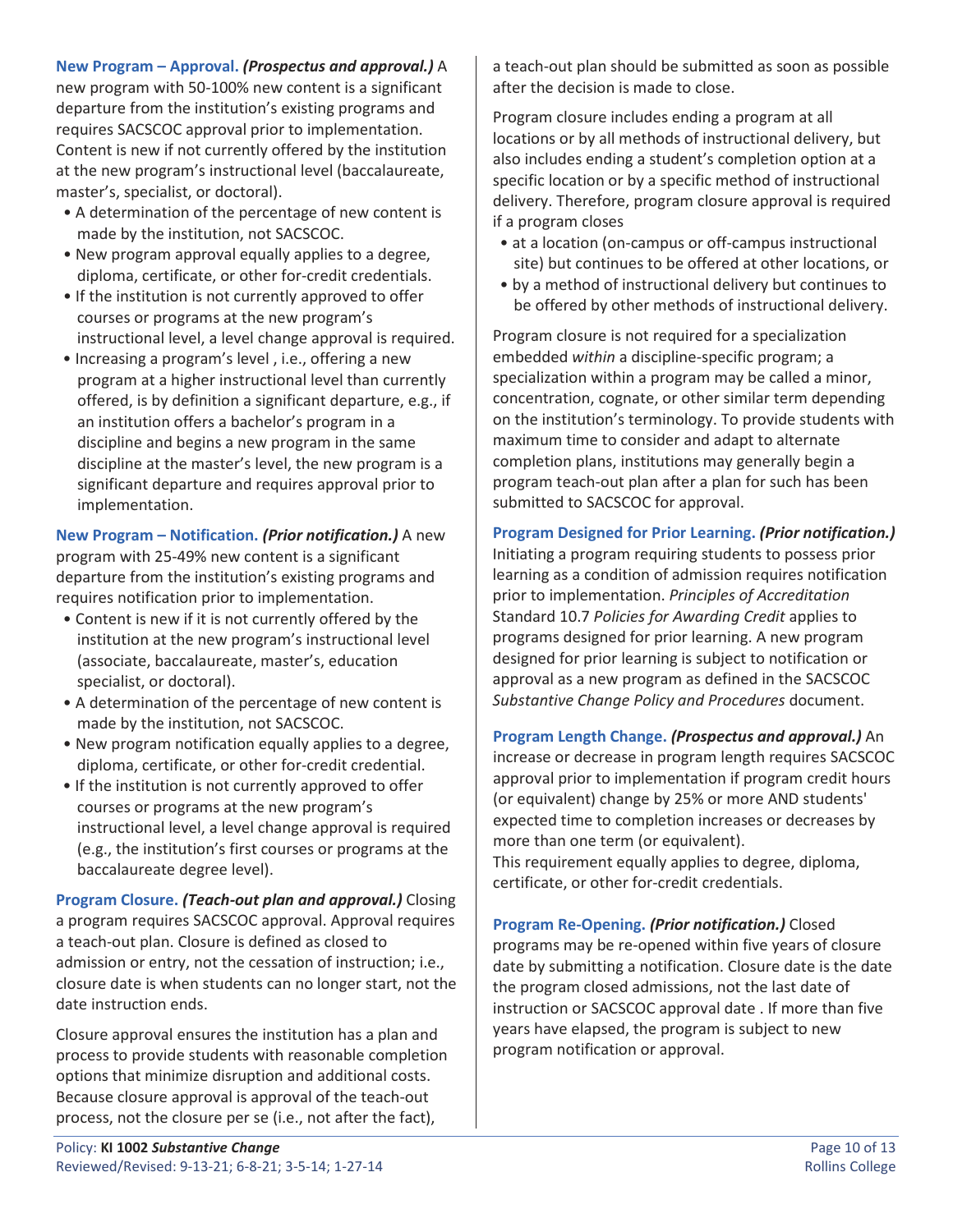## <span id="page-10-0"></span>**Appendix III**

## **Off-Campus Instructional Site/Additional Location Substantive Changes**

Developed from: Southern Association of College and Schools Commission on Colleges (SACSCOC). (2021). *Substantive Change Policy and Procedures.* Retrieved from: [https://sacscoc.org/app/uploads/2019/08/SubstantiveChange.pdf.](https://sacscoc.org/app/uploads/2019/08/SubstantiveChange.pdf)

Substantive changes involving off-campus instructional site(s) and/or additional location(s) typically require SACSCOC notification prior to implementation by the institution. In some cases, submission of a prospectus and approval by the SACSCOC Board of Trustees are required.

#### **Off-campus Instructional Site Notification.** *(Prior*

*notification.)* An off-campus instructional site at which 25-49% of a program's instruction is delivered requires notification prior to implementation. Instruction at a site may cross the 25% notification threshold any time after the institution submits notification; the institution does not have to wait for a SACSCOC response to implement (note this applies to site notification only, not to site approval).

**Off-campus Instructional Site Approval (Including Branch Campus).** *(Prospectus, possible committee visit, and approval.)* An off-campus instructional site at which 50% or more of a program's instruction is delivered requires SACSCOC approval prior to implementation. An off-campus instructional site may qualify as a branch campus. Before submitting a prospectus for approval of a branch campus, ensure – and demonstrate in the prospectus – *all* branch campus criteria are met. A site name may not include "branch" or "branch campus" unless approved as a branch campus as defined in policy. The Commission provides multiple means of approval, see the SACSCOC *[Substantive Change Policy and](https://sacscoc.org/app/uploads/2019/08/SubstantiveChange.pdf)  [Procedures](https://sacscoc.org/app/uploads/2019/08/SubstantiveChange.pdf)*, pp. 44-47.

**Off-campus Instructional Site Relocation – Non-branch Campus.** *(Prior notification.)* Relocating an off-campus instructional site that is not a branch campus requires notification prior to implementation. This equally applies to notified sites and to approved sites.

**Off-campus Instructional Site Relocation – Branch Campus.** *(Prospectus and approval.)* Relocating an offcampus instructional site that is a branch campus requires SACSCOC approval prior to implementation. A prospectus is required.

<span id="page-10-1"></span>**Off-campus Instructional Site Name or Address Change.**  *(Prior notification.)* Changing the name or address of an off-campus instructional site requires notification prior to implementation.

#### **Off-campus Instructional Site Closure.** *(Teach-out plan*

*and approval.)* Closing an off-campus instructional site requires SACSCOC approval. Closure approval equally applies to notified sites and approved sites. All closure approvals require an acceptable teach-out plan. For SACSCOC, a site is considered closed as of the date the institution stops admitting students to the site; closure is *not* the date of last instruction.

#### **Off-campus Instructional Site Re-open.** *(Prior*

*notification.)* An off-campus instructional site previously approved for closure may be re-opened within five years of the closure date by submitting notification. The closure date is the date the site was closed to admission, not the date of last instruction or the date SACSCOC approved the closure. If more than five years have elapsed, the site is subject to notification or approval as a new site. The name of a site may be changed concurrent with its reopening, but the address of a site when re-opened must be the same as the address on record when the site was approved for closure.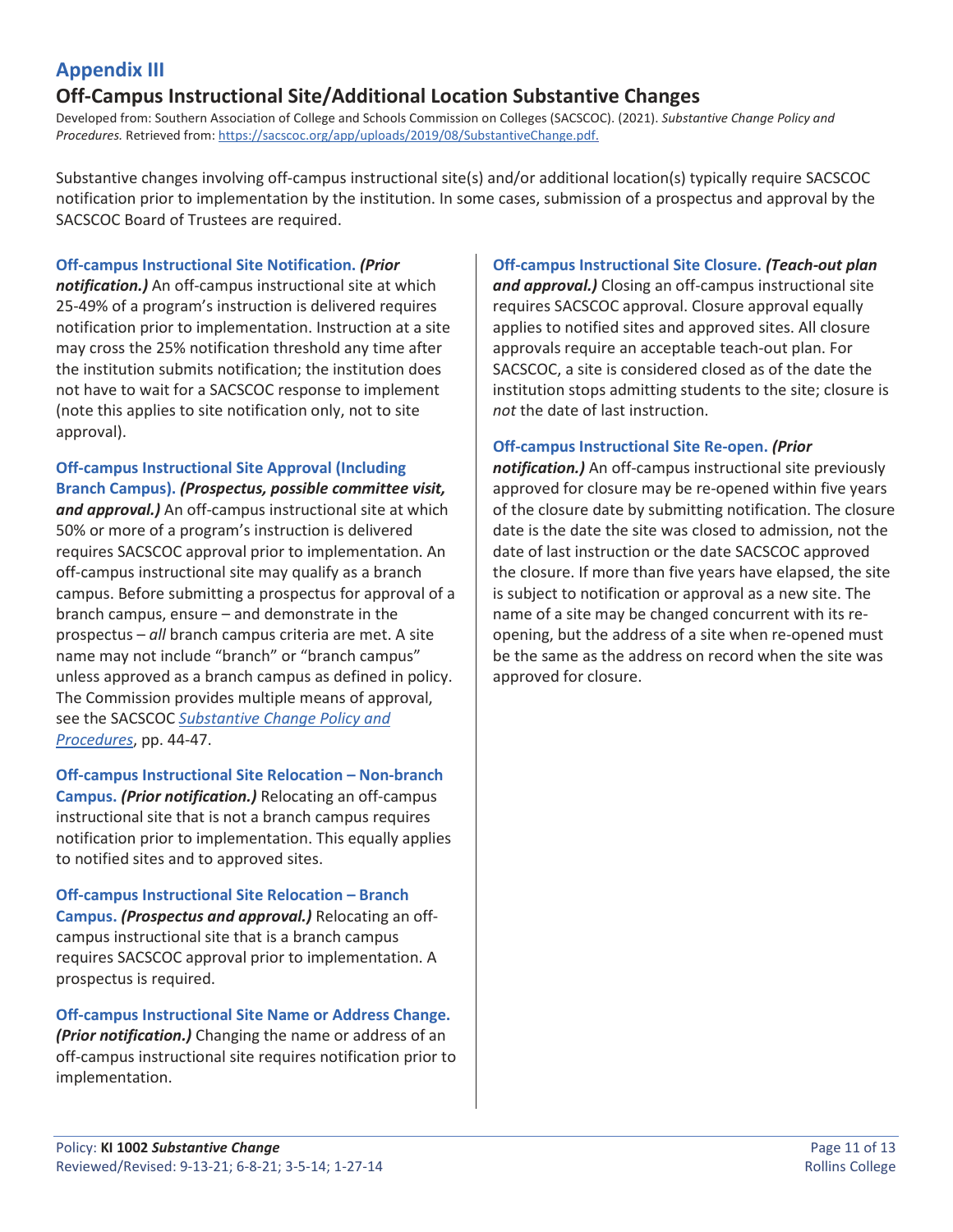### **Appendix IV**

### **Terms Used by SACSCOC in the Substantive Change Process**

Developed from: Southern Association of College and Schools Commission on Colleges (SACSCOC). (2021). *Substantive Change Policy and Procedures*, pp. 82-84*.* Retrieved from: [https://sacscoc.org/app/uploads/2019/08/SubstantiveChange.pdf.](https://sacscoc.org/app/uploads/2019/08/SubstantiveChange.pdf)

### **Additional location.** *See off-campus instructional site/additional location.*

**Approval.** Official action by the SACSCOC Board of Trustees enabling an institution to implement a proposed substantive change. All changes requiring approval are defined in *Substantive Change Policy and Procedures*. Institutions secure approval by submitting a substantive change prospectus or application subject to satisfactory review by the Board of Trustees.

**Branch campus.** An off-campus instruction site/additional location is one geographically apart from an institution's main campus, where instruction is delivered, and is independent of the main campus of an institution. An offcampus instructional site is independent of the main campus if it: is permanent; offers courses in educational programs leading to a degree, diploma, certificate, or other for-credit credential; has its own faculty and administrative or supervisory organization; and has its own budgetary and hiring authority.

**Closure.** The ending of instruction:

- in an educational program,
- at off-campus instructional site,
- in an educational program at an off-campus instructional site or main campus,
- by a method of instructional delivery, or
- at an entire institution
- such that a student cannot complete their program of study as planned.

*(See also teach-out agreement and teach-out plan.)*

**Competency-based education.** A method of instructional delivery in which competencies are learned through interaction with faculty and an academic credential is earned based on what students demonstrate they can do. A competency is a well-defined statement of what a person can do as a result of learning. Progression and completion are measured by demonstrated attainment of competencies. *(See also competency-based education by course/credit-based approach, competency- based education by direct assessment, and method of instructional delivery)*

#### **Competency-based education by course/credit-based**

**approach.** Demonstrating competencies is embedded in a traditional curriculum with courses completed, credits earned, and a credential awarded. Students typically enroll in an academic term and course credits are awarded at the end of the term by demonstrating mastery of the competencies associated with a course. Students may accelerate learning through demonstration of competencies. Transcripts record courses and grades, though the institution may opt to maintain a separate transcript of competencies.

#### **Competency-based education by direct assessment.**

Progression and completion of a program is based solely on demonstrating mastery of prescribed competencies. There are no academic terms (i.e., calendars), courses, or credit hours. Students progress through a program's competencies at their own pace within limits, if any, established by the institution. The academic transcript consists of successfully demonstrated competencies and the level of mastery attained.

**Cooperative academic arrangement.** An agreement between a SACSCOC-accredited institution and another entity (or entities) to deliver program content recorded on the SACSCOC institution's transcript as its own (see also Standard 10.9 *Cooperative Academic Arrangements* of the *Principles of Accreditation*). Examples include geographic or denominational consortia, statewide distance education agreements, collaborative agreements with international institutions, and contractual instruction.

**Correspondence courses.** Courses in which students and instructors are not in the same locations and in which instructional materials and learning assessments (such as examinations, assignments, creative works, etc.) are delivered electronically or by mail. Interaction between instructor and student is limited, is not regular and substantive, and is primarily initiated by the student. Courses are usually self-paced within limits.

**Direct Assessment.** *See competency-based education by direct assessment.*